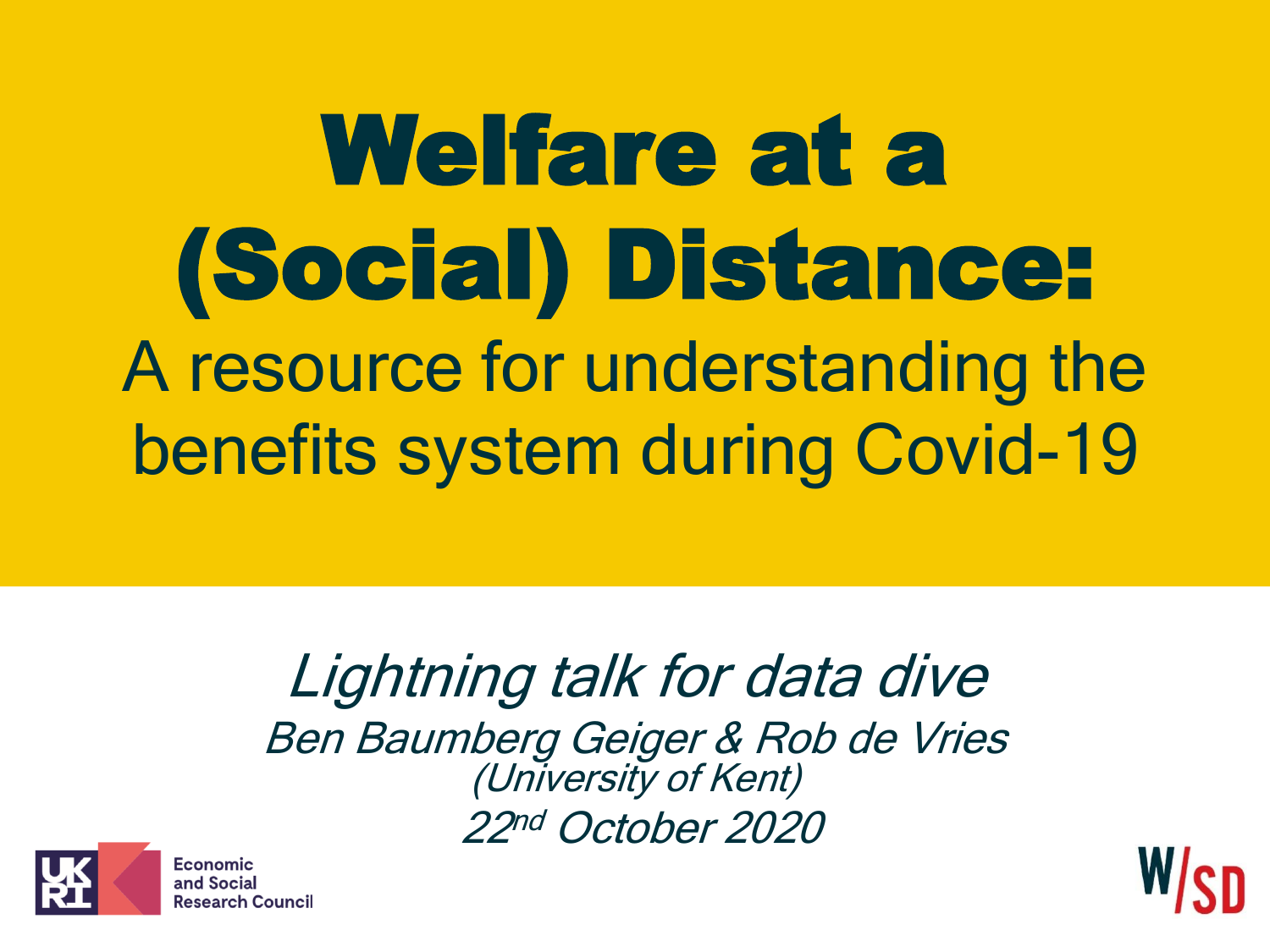## A rapid response project, with data that you can access today

### YouGov survey of >7,000 benefit claimants

– New & existing claimants, collected May/June 2020

#### Includes:

- Details of claim (e.g. advances, deductions)
- Problems encountered with process
- Attitudes to benefits
- Employment situation
- Financial situation (strain, how getting by)
- Background (e.g. age, gender, disability, **ethnicity**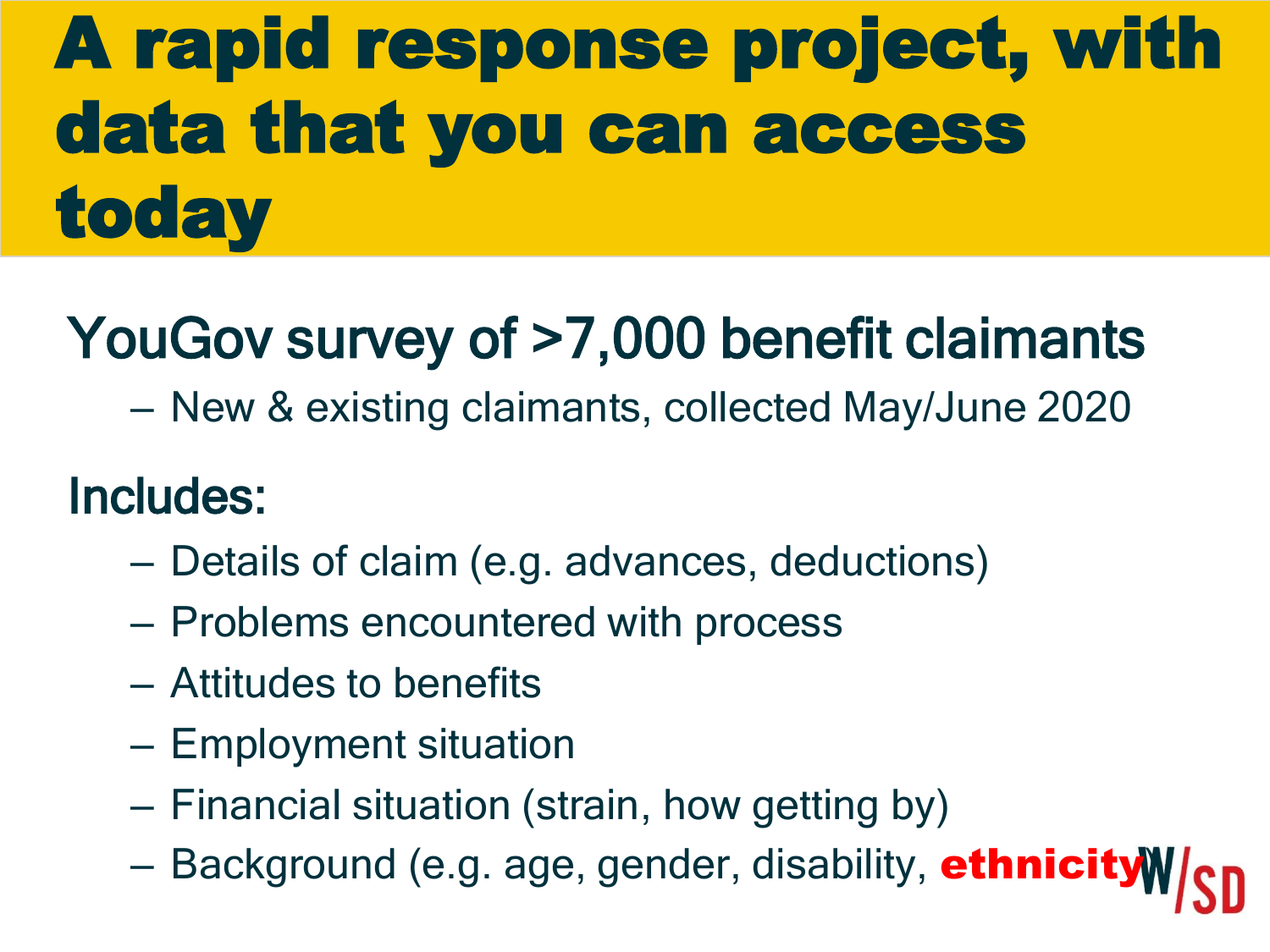## Verdict on the benefits system coming soon, but already…

## [Rapid reports](http://hub.salford.ac.uk/welfare-at-a-social-distance/publications/):

- –#1: Connected to the labour market?
- –#2: Who are the new benefit claimants?
- –#3: At the edge of the safety net

Also **blogs** (conditionality, Kickstart...)

But much left to explore!

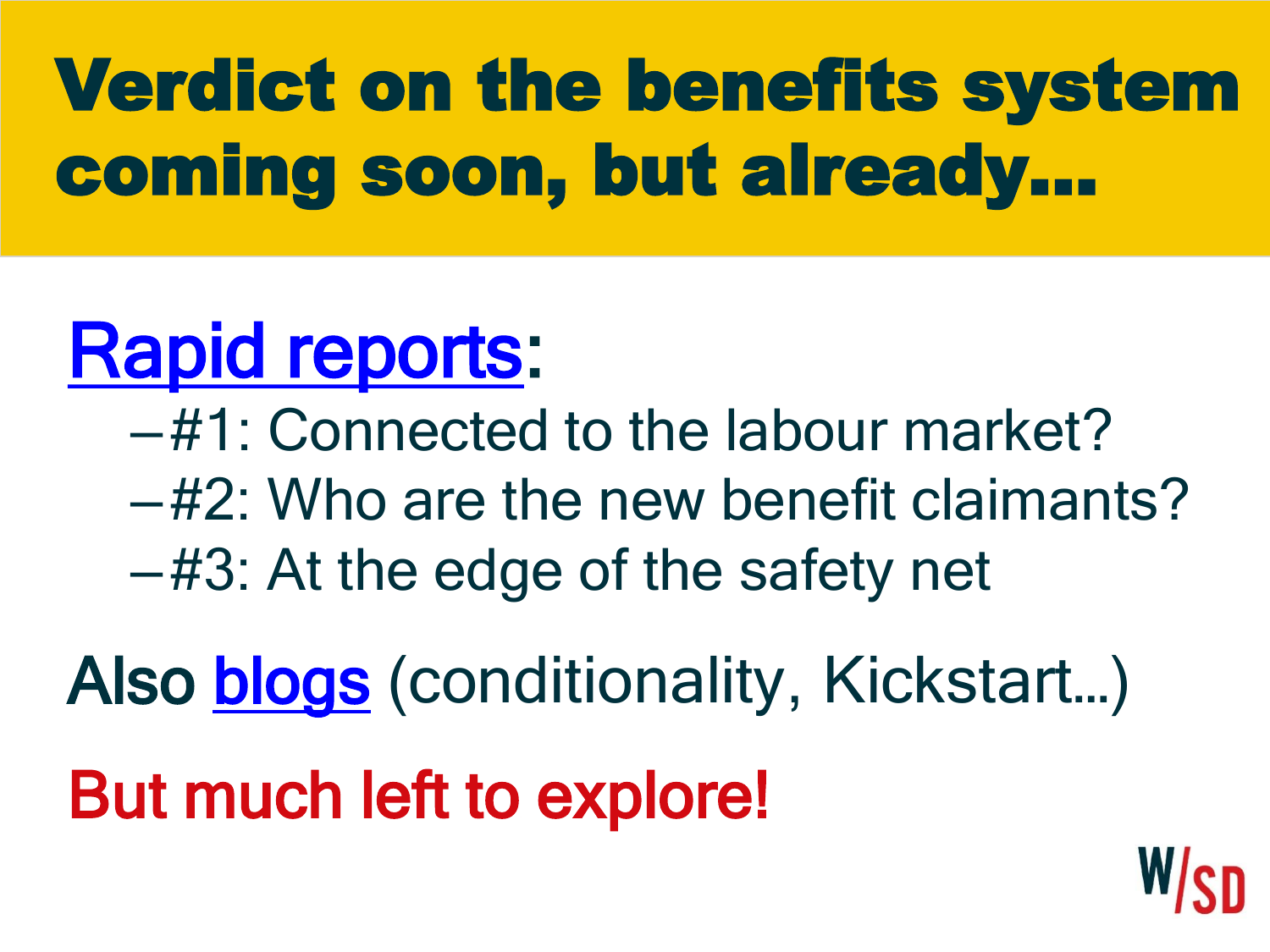### This is just the start of multiple data deposits – coming soon:

Non-claimant survey, to look at reasons for not claiming & comparison to claimants

#### Future waves in Jan & Jun 2021, following-up claimants to examine change

#### General population surveys, to compare attitudes/financial strain to claimants

Qualitative data: 75 longitudinal interviews

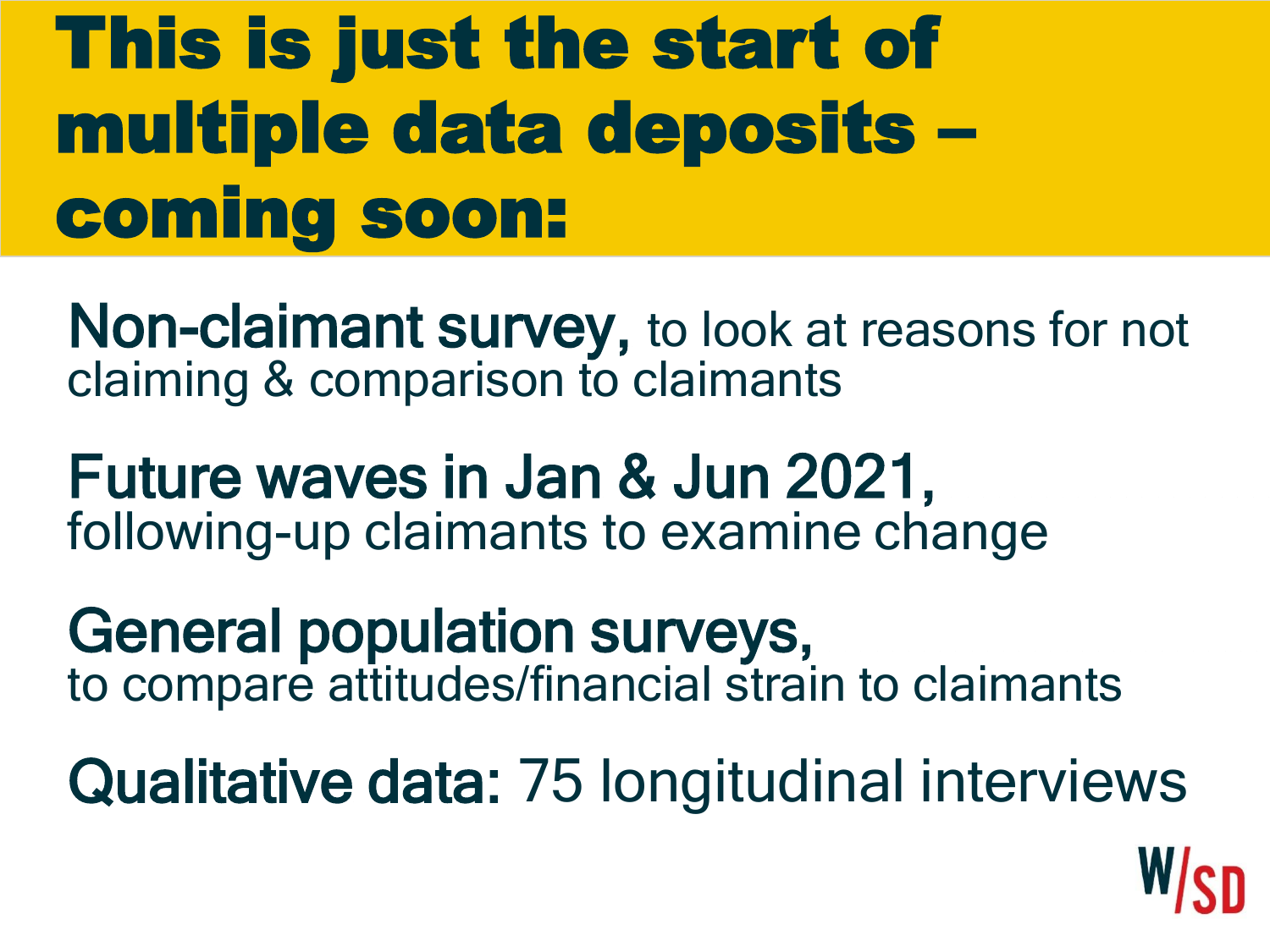### To find out more, check out the following /// speak to Rob de Vries

[Existing publications](http://hub.salford.ac.uk/welfare-at-a-social-distance/publications/)

[UKDA entry](https://beta.ukdataservice.ac.uk/datacatalogue/studies/study?id=8689)

[User guide](http://doc.ukdataservice.ac.uk/doc/8689/mrdoc/pdf/8689_0_user_guide_for_wasd_data.pdf)

**[Questionnaire](http://doc.ukdataservice.ac.uk/doc/8689/mrdoc/pdf/8689_1_claimant_w1_questionnaire.pdf)**